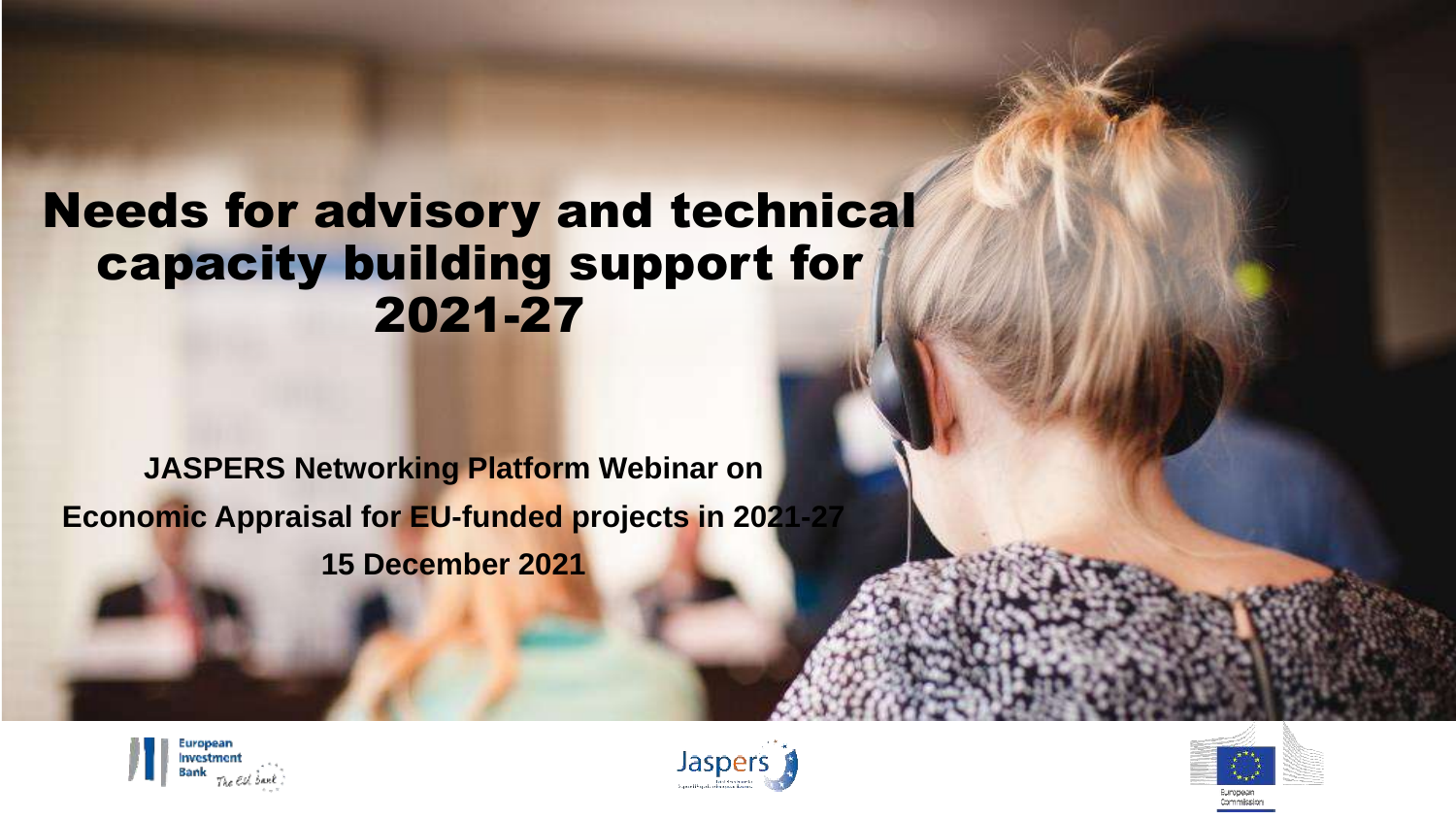- **Increased need for capacity building and horizontal supports**
- Capacity building of **regional and local stakeholders, final beneficiaries**
- Advising in **upstream/early stage combined with capacity building** and drafting of methodological papers
- **Closer cooperation with JASPERS** in achieving the goals of the 2021-27 work programme
- Key areas identified for capacity building activities: **Climate, CBA, Environment and State aid**
- Adapting Jaspers support to **new areas/projects** 
	- **Climate/Green deal, Circular economy** and urban planning, Taxonomy '*do no significant harm*', Health investment, Social inclusion, Economic Appraisal Vademecum 2021-2027



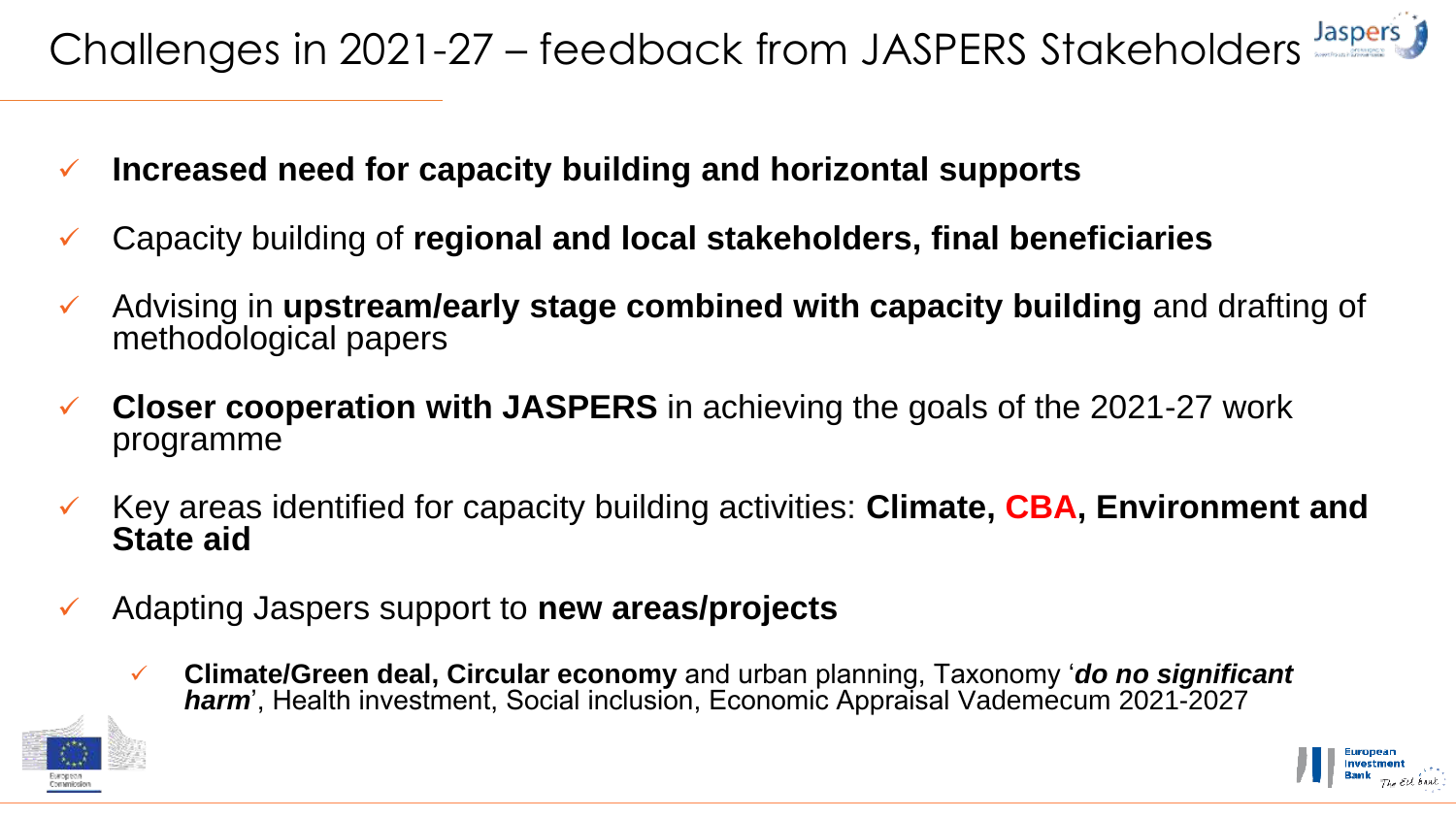# Economic Appraisal and CBA



- **Current capacity building and horizontal activities for Member States**
	- $\checkmark$  Dissemination of Economic Appraisal Vademecum and CBA good practices
	- $\checkmark$  Support for development of national Economic Appraisal/CBA guidelines and appraisal tools
	- $\checkmark$  Support for capacity building of authorities and final beneficiaries

#### **Challenges of the next Programming Period**

- **MSs responsible to establish a framework for project appraisal and selection** compliant with the requirements of Article 73 of the CPR:
	- **ensuring best relationship between level of support, activities undertaken and achievement of objectives** for the selected projects
	- **ensuring financial sustainability** of selected projects
- Combination of **different sources of funding vs EA requirements** (e.g. InvestEU, CEF, EIB loans)
- **Increased need for capacity building and horizontal activities in the future**
	- $\checkmark$  Establishment/update of national economic appraisal frameworks

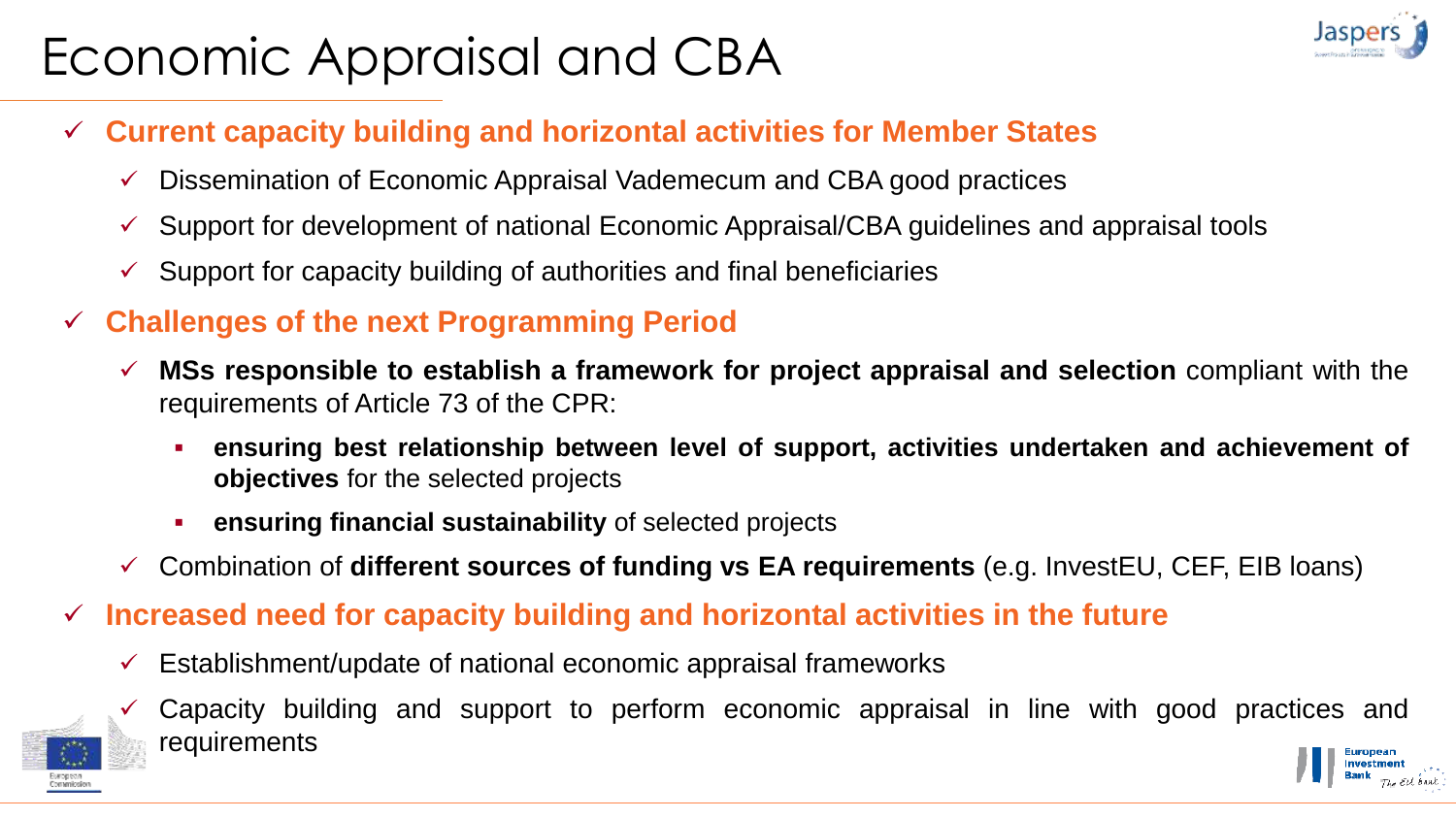# Questions to the audience

- 1) What do you consider as the biggest challenge for the 2021-27 period in relation to Economic Appraisal and methodologies for selection of projects?
- 2) How can JASPERS assist you in overcoming these challenges (both via advisory and capacity building)?
- 3) What type of capacity building support you would like to see more from JASPERS in 2021-27?
	- a) Case studies and good practices dissemination
	- b) Practical trainings and hands-on workshops in your country
	- c) Train-the-trainers and transfer of knowledge
	- d) Checklists and practical manuals for project preparation
	- e) Exchanges of experiences with peers in other MSs